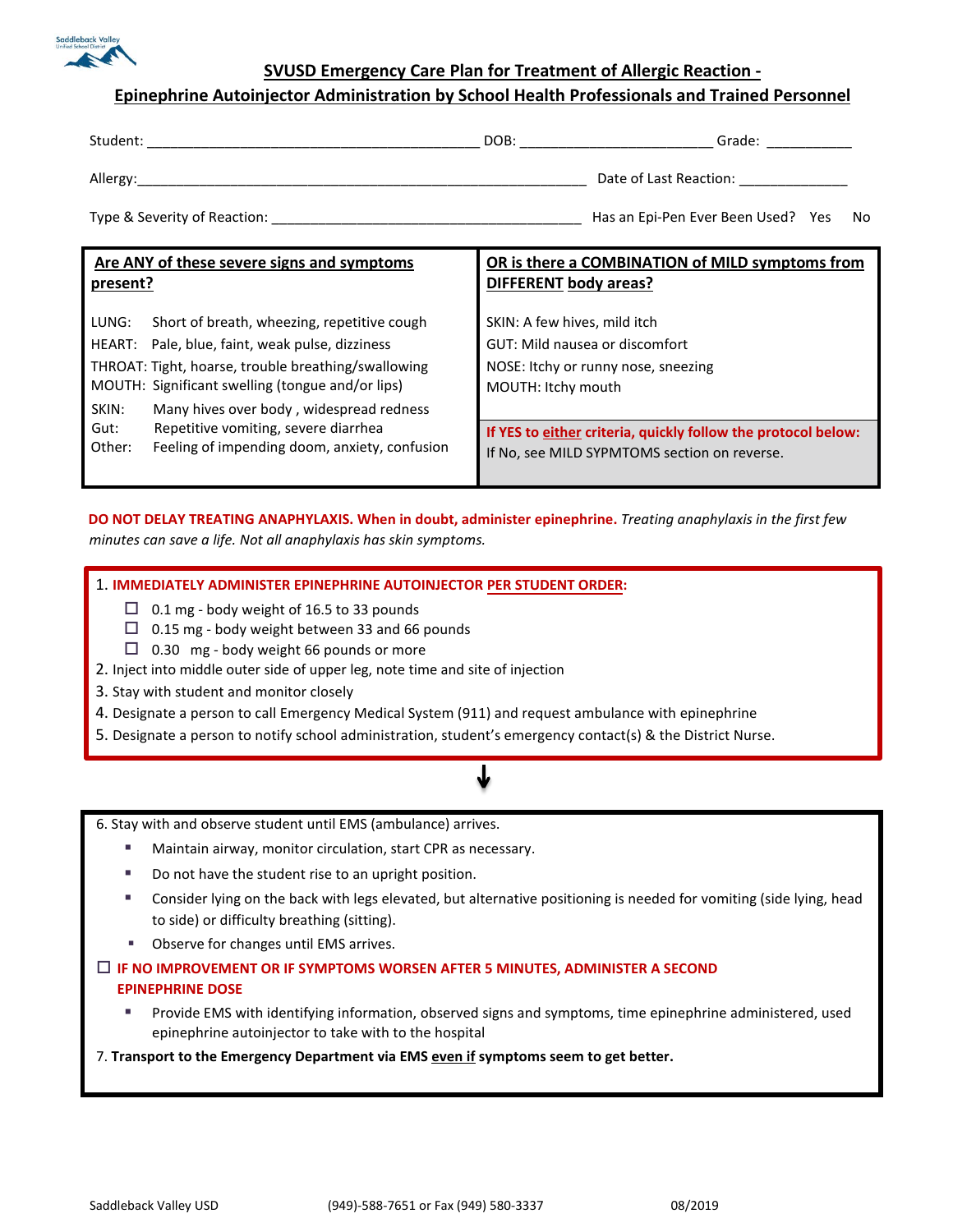

# **SVUSD - Protocol Notes - For an emergency, follow the directions on the reverse side Epinephrine Autoinjector Administration by School Health Professionals and Trained Personnel**

#### **DO NOT DELAY TREATING ANAPHYLAXIS.** *Treating anaphylaxis in the first few minutes can save a life.*

| u. | <b>MILD SYMPTOMS:</b> Whether or not there was exposure to a known trigger, accompany student to health office to<br>monitor closely and assess. Do not delay administration of epinephrine if symptoms progress. |
|----|-------------------------------------------------------------------------------------------------------------------------------------------------------------------------------------------------------------------|
|    | - Do not leave the student. Monitor for 30 minutes. Mild symptoms can quickly become severe.                                                                                                                      |
|    | - If symptoms become severe, administer epinephrine per protocol on reverse.                                                                                                                                      |
|    | INHALER:                                                                                                                                                                                                          |
|    | ANTIHISTAMINE:                                                                                                                                                                                                    |

#### **Transporting to the hospital:**

- Students should always be transported to the hospital following administration of epinephrine and accompanied by parent or school representative.
- They are at risk for a secondary or biphasic reaction which may require immediate treatment (as many as 1/3 of children will experience a secondary reaction).3

#### **After an emergency event:**

- Make sure parents/guardians are notified to follow up with private physician. Follow up with family evaluate plan.
- In the case of the student with known history, discuss how exposure occurred and if new allergen avoidance measures are needed. For students with no previous history of anaphylaxis, consider developing an IHP in collaboration with the PCP for possible future occurrences.
- **EXECOMPLETE COMPLETE COMPLETE** Complete documentation per district policy.
- Make sure replacement epinephrine autoinjector is obtained.
- Review response and emergency communication, update as needed to improve outcomes.

## *"Parent/Guardian And Authorized Health Care Provider Request For Medication" Form MUST be attached for each medication*

| <b>PARENT'S AUTHORIZATION</b> |       |  |
|-------------------------------|-------|--|
| Parent Signature:             | Date: |  |
| District Nurse:               | Date: |  |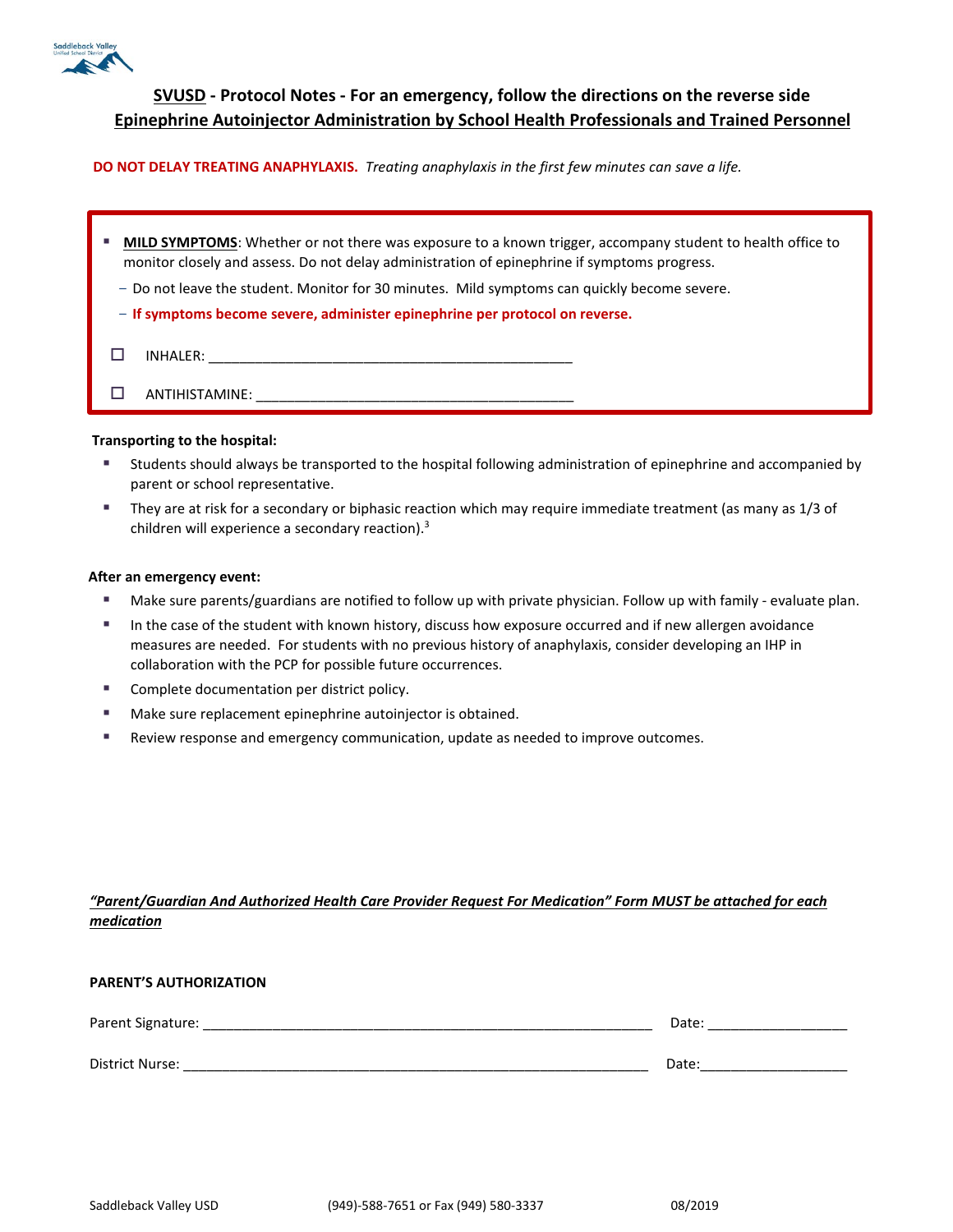

## **SADDLEBACK VALLEY UNIFIED SCHOOL DISTRICT HEALTH SERVICES**

**HEALTH HISTORY INFORMATION**

| Student:                                                                                                                            |         | $ID#$ :                                                                                                   | <b>Effective:</b> |                                                                                                                      |
|-------------------------------------------------------------------------------------------------------------------------------------|---------|-----------------------------------------------------------------------------------------------------------|-------------------|----------------------------------------------------------------------------------------------------------------------|
| <b>DOB</b>                                                                                                                          | School: | Teacher:                                                                                                  | Gr:               |                                                                                                                      |
| The above student has the following condition(s):                                                                                   |         |                                                                                                           |                   |                                                                                                                      |
| 1.                                                                                                                                  |         |                                                                                                           |                   |                                                                                                                      |
| 2.                                                                                                                                  |         |                                                                                                           |                   |                                                                                                                      |
| 3.                                                                                                                                  |         |                                                                                                           |                   |                                                                                                                      |
| Please provide us with the following information so that I may have a better understanding of your child's<br>needs while at school |         |                                                                                                           |                   |                                                                                                                      |
|                                                                                                                                     |         | 1. Is your child under the care of a physician for the above condition(s)                                 |                   | Yes<br>No                                                                                                            |
|                                                                                                                                     |         | 2. Has your child had a problem with this condition in the last year?                                     |                   | Yes<br>No                                                                                                            |
| Physician's name                                                                                                                    |         |                                                                                                           | Phone:            |                                                                                                                      |
|                                                                                                                                     |         | 3. Should your child's activities at school be restricted in any way? (Please explain)                    |                   | No<br>Yes                                                                                                            |
|                                                                                                                                     |         |                                                                                                           |                   |                                                                                                                      |
| 4. Does your child take medication(s) regularly? Reason?                                                                            |         |                                                                                                           |                   |                                                                                                                      |
| Name of Medication:                                                                                                                 |         |                                                                                                           | Dosage:           |                                                                                                                      |
| Name of Medication:                                                                                                                 |         | Dosage:                                                                                                   |                   |                                                                                                                      |
| Name of Medication:                                                                                                                 |         |                                                                                                           | Dosage:           |                                                                                                                      |
|                                                                                                                                     |         | 5. What action do you want the school to take when your child is sent to the Health Office for a problem? |                   |                                                                                                                      |
|                                                                                                                                     |         |                                                                                                           |                   |                                                                                                                      |
|                                                                                                                                     |         | 6. Please list any other information that might be helpful in caring for your child.                      |                   |                                                                                                                      |
|                                                                                                                                     |         |                                                                                                           |                   |                                                                                                                      |
|                                                                                                                                     |         |                                                                                                           |                   |                                                                                                                      |
|                                                                                                                                     |         |                                                                                                           |                   |                                                                                                                      |
|                                                                                                                                     |         |                                                                                                           |                   |                                                                                                                      |
| PARENT'S AUTHORIZATION FOR EXCHANGE OF INFORMATION: I authorize the school nurse to communicate<br>the record of my child.          |         |                                                                                                           |                   | with the physician when necessary. I hereby give my permission for exchange of confidential information contained in |
| <b>Parent Signature:</b>                                                                                                            |         | <b>Date</b>                                                                                               |                   |                                                                                                                      |
|                                                                                                                                     |         |                                                                                                           |                   |                                                                                                                      |
| <b>Reviewed by Health Services</b>                                                                                                  |         | <b>Date</b>                                                                                               |                   |                                                                                                                      |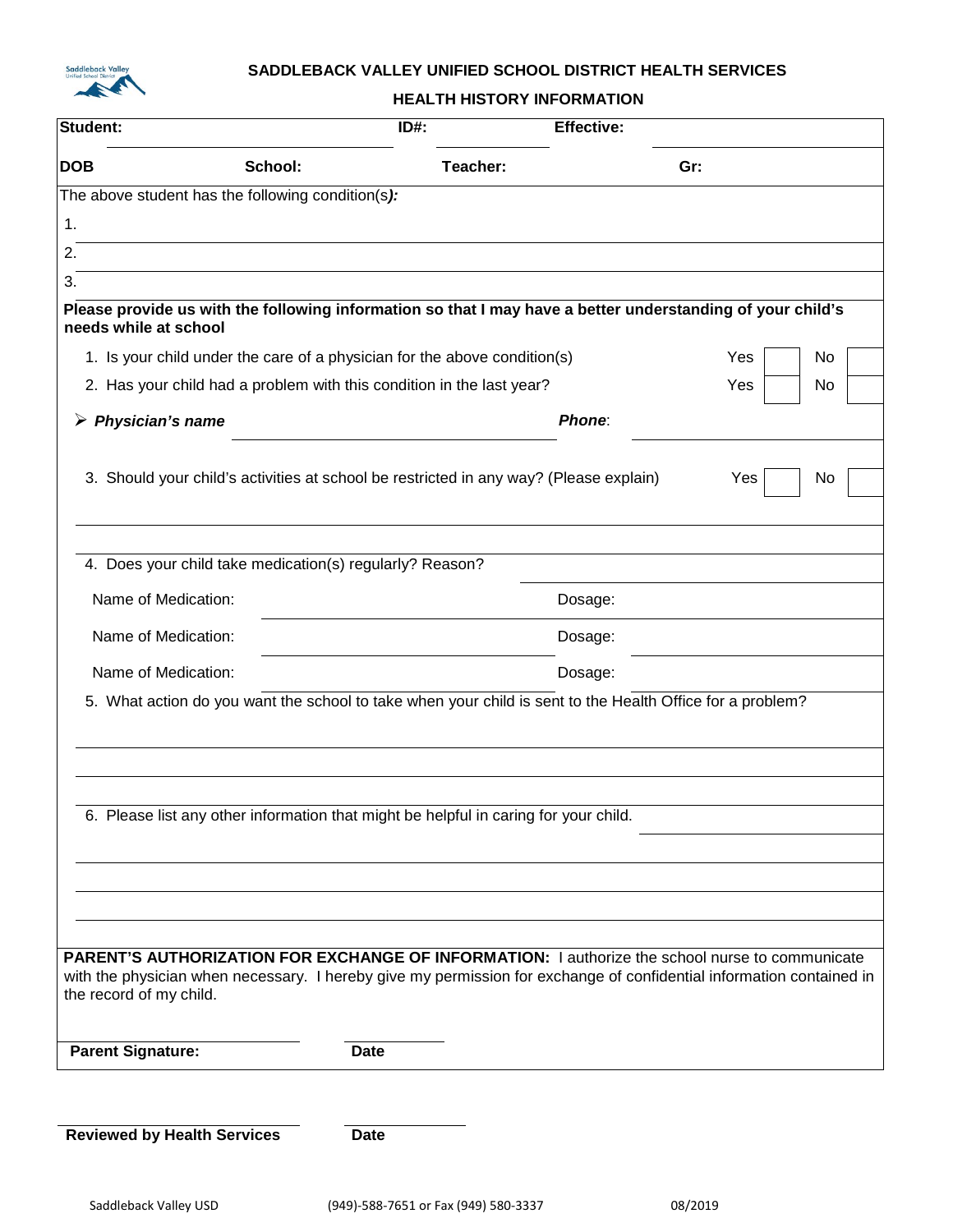

*PARENT/GUARDIAN AND AUTHORIZED HEALTH CARE PROVIDER REQUEST FOR MEDICATION*

|                                                                                                      | TAKENI/GUAKDIAN AND AUTHUKIZED HEALTH CAKE FKUVIDEK KEQUEST FUK MEDICATION                                                                                                                                                                                                                                                                                                                                                                                                                                                                                                                                                                |                     |  |
|------------------------------------------------------------------------------------------------------|-------------------------------------------------------------------------------------------------------------------------------------------------------------------------------------------------------------------------------------------------------------------------------------------------------------------------------------------------------------------------------------------------------------------------------------------------------------------------------------------------------------------------------------------------------------------------------------------------------------------------------------------|---------------------|--|
|                                                                                                      | Name of Student: Name of Students and Students and Students and Students and Students and Students and Students<br>Birthdate: The contract of the contract of the contract of the contract of the contract of the contract of the                                                                                                                                                                                                                                                                                                                                                                                                         |                     |  |
|                                                                                                      | School: Christian Communication (School: Christian Communication Christian Communication Christian Christian Christian Christian Christian Christian Christian Christian Christian Christian Christian Christian Christian Chr                                                                                                                                                                                                                                                                                                                                                                                                            |                     |  |
|                                                                                                      | PARENT/GUARDIAN REQUEST FOR THE ADMINISTRATION OF MEDICATION<br>PRESCRIPTION AND NONPRESCRIPTION                                                                                                                                                                                                                                                                                                                                                                                                                                                                                                                                          |                     |  |
| school and to maintain, or improve his/her potential for education and learning.                     | California Education Code Section, 49423 allows the school nurse or other designated non-medical school personnel to assist<br>students who are required to take medication during the school day. This service is provided to enable the student to remain in                                                                                                                                                                                                                                                                                                                                                                            |                     |  |
| counsel appropriate school personnel regarding the medication and its possible effects.              | I request that medication be administered to my child in accordance with our authorized health care provider written<br>instructions. I understand that designated non-medical school personnel may assist in carrying out written orders under<br>supervision of a qualified School Nurse. I will notify the school immediately and submit a new form if there are changes in<br>medication, dosage, time of administration, and/or the prescribing authorized health care provider. I give permission for the<br>school nurse to exchange medication-related information with the authorized health care provider. The school nurse may |                     |  |
|                                                                                                      | Emergency medicine such as EpiPen or inhalers may be carried by the student when recommended by an authorized health<br>care provider and parent. Back-up medication should be kept at school for emergency use. I release the district and school<br>personnel from civil liability if my child suffers an adverse reaction as a result of self-administering medication.                                                                                                                                                                                                                                                                |                     |  |
|                                                                                                      | Parent/Guardian Signature: Date: Date: Date:                                                                                                                                                                                                                                                                                                                                                                                                                                                                                                                                                                                              |                     |  |
|                                                                                                      | Telephone: (Work) (Home)                                                                                                                                                                                                                                                                                                                                                                                                                                                                                                                                                                                                                  |                     |  |
|                                                                                                      | AUTHORIZED HEALTH CARE PROVIDER REQUEST FOR ADMINISTRATION OF MEDICATION                                                                                                                                                                                                                                                                                                                                                                                                                                                                                                                                                                  |                     |  |
|                                                                                                      |                                                                                                                                                                                                                                                                                                                                                                                                                                                                                                                                                                                                                                           |                     |  |
|                                                                                                      | Medication: Dose: Route:                                                                                                                                                                                                                                                                                                                                                                                                                                                                                                                                                                                                                  |                     |  |
|                                                                                                      | If PRN: Amount of time between doses Maximum number of doses per day.                                                                                                                                                                                                                                                                                                                                                                                                                                                                                                                                                                     |                     |  |
|                                                                                                      |                                                                                                                                                                                                                                                                                                                                                                                                                                                                                                                                                                                                                                           |                     |  |
|                                                                                                      | Instructions for emergency care expansion of the state of the state of the state of the state of the state of the state of the state of the state of the state of the state of the state of the state of the state of the stat                                                                                                                                                                                                                                                                                                                                                                                                            |                     |  |
|                                                                                                      | By signing below, I verify the information is correct and medication may be administered by a trained, unlicensed professional.                                                                                                                                                                                                                                                                                                                                                                                                                                                                                                           |                     |  |
|                                                                                                      |                                                                                                                                                                                                                                                                                                                                                                                                                                                                                                                                                                                                                                           |                     |  |
|                                                                                                      | Authorized Health Care Provider Name (print clearly): ___________________________                                                                                                                                                                                                                                                                                                                                                                                                                                                                                                                                                         |                     |  |
|                                                                                                      |                                                                                                                                                                                                                                                                                                                                                                                                                                                                                                                                                                                                                                           |                     |  |
|                                                                                                      |                                                                                                                                                                                                                                                                                                                                                                                                                                                                                                                                                                                                                                           |                     |  |
|                                                                                                      |                                                                                                                                                                                                                                                                                                                                                                                                                                                                                                                                                                                                                                           |                     |  |
|                                                                                                      | Date to Discontinue Medication: Manual According to Discontinue Medication:                                                                                                                                                                                                                                                                                                                                                                                                                                                                                                                                                               | <b>Office Stamp</b> |  |
|                                                                                                      | Regarding EpiPen/Inhalers: It is my professional opinion that this student should be permitted to carry/self administer this<br>emergency Inhaler/EpiPen. This student has been instructed in, and demonstrates an understanding of proper usage.                                                                                                                                                                                                                                                                                                                                                                                         |                     |  |
|                                                                                                      | Health Care Provider Initials _______________                                                                                                                                                                                                                                                                                                                                                                                                                                                                                                                                                                                             |                     |  |
| <b>SCHOOL USE:</b><br>Reviewed by:<br><u> 1989 - Andrea Barbara, Amerikaansk politiker (d. 1989)</u> |                                                                                                                                                                                                                                                                                                                                                                                                                                                                                                                                                                                                                                           | Date: $\frac{1}{2}$ |  |

*This request is valid for a maximum of one year*.